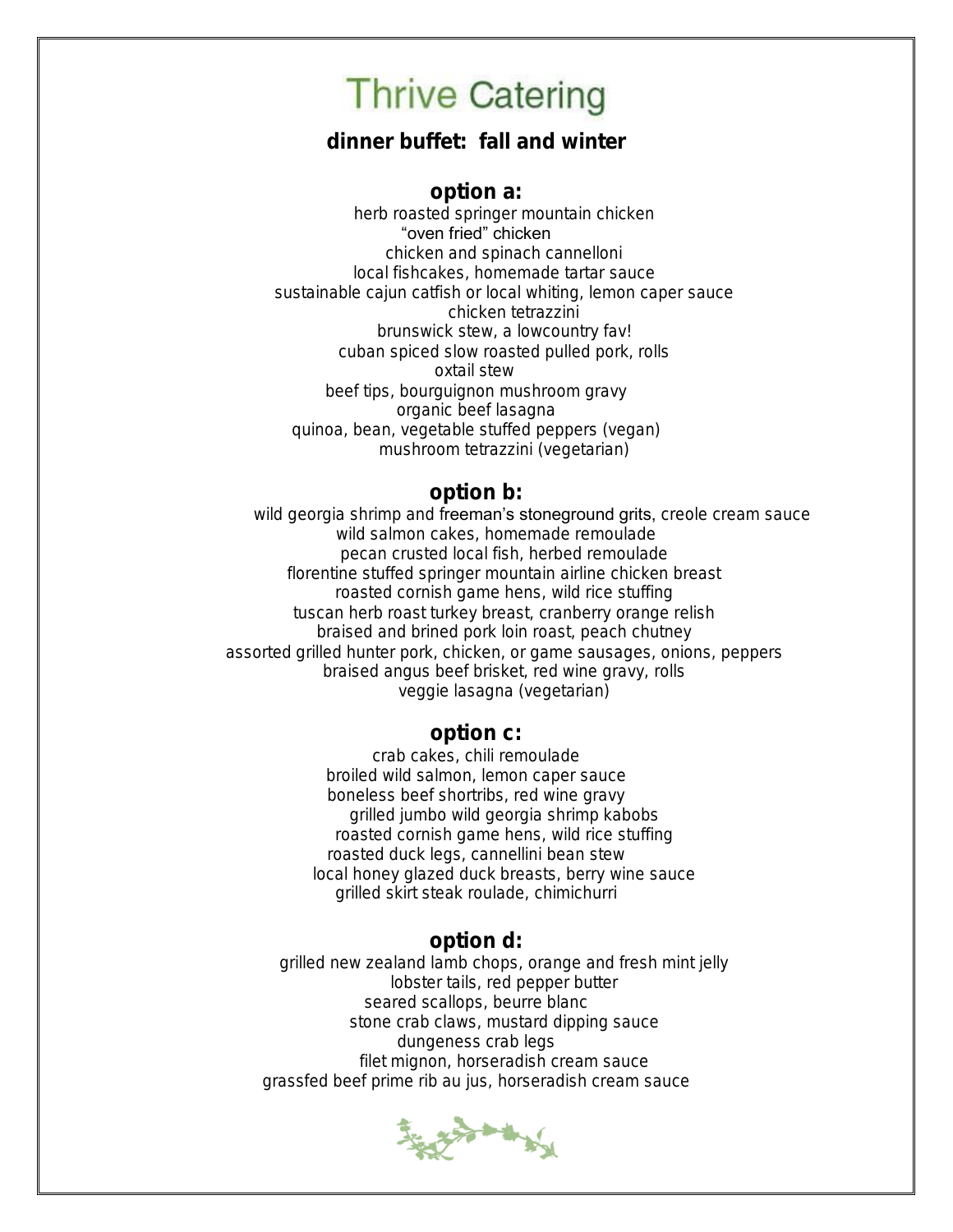sides: choice of two: 11 superfood salad whipped potato and turnip local twice baked potatoes organic corn soufflé buttermilk smashed potatoes broccoli and rice casserole herb roasted red potatoes farmhouse mac and cheese saffron risotto **hoppin' john and rice** lemony quinoa with poppyseeds and spinach freeman' stoneground grits creamy polenta farro risotto with butternut squash and spinach wild rice medley savory breadpudding bruschetta platter

#### vegetables: choice of two:

arugula salad farmer's market salad sunshine kale salad tuscan white bean soup spiced pumpkin soup herb roast fall vegetables local honey glazed carrots green beans amandine bourbon glazed sautéed kale or collards succotash with local field peas lemon zest broccoli cracklin cauliflower rainbow beets sweet potato souffle roasted acorn squash with honey

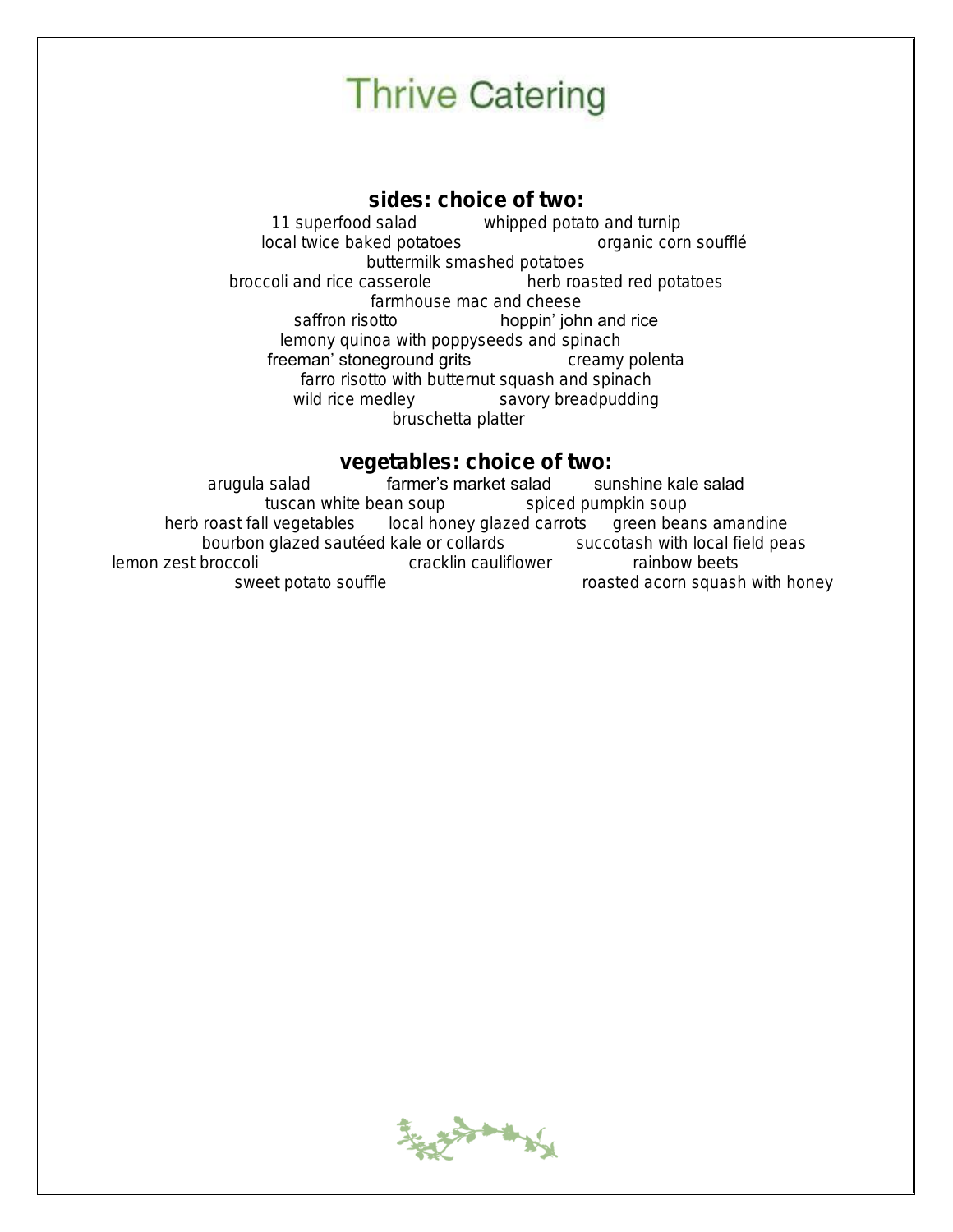### plated dinner fall and winter:

### option a:

first course: (choose 1) fresh farmer's market salad, balsamic vinaigrette caesar salad with asiago tuile organic spinach salad, local cheese, candied pecans, seasonal fruit tuscan white bean soup drizzled with olive oil bruschetta plate

main course: (client chooses 1 or 2, guest chooses 1) springer mountain herb roasted airline chicken breast local fishcakes, homemade tartar sauce sustainable cajun catfish or local whiting, classic tartar sauce chicken and sausage jambalaya chicken and spinach cannelloni chicken tetrazzini cuban spiced slow roasted pulled pork beef tips, bourguignon mushroom gravy mushroom tetrazzini (vegetarian) quinoa, bean, vegetable stuffed peppers (vegan)

sides: (choose 1) savannah red rice corn souffle herb roasted red potatoes farro risotto with asparagus and greens farmhouse mac and cheese freeman's mill stoneground grits sweet potato soufflé

vegetables: (choose 1) ourbon glazed sautéed kale or collards local honey glazed carrots green beans amandine simply steamed broccoli

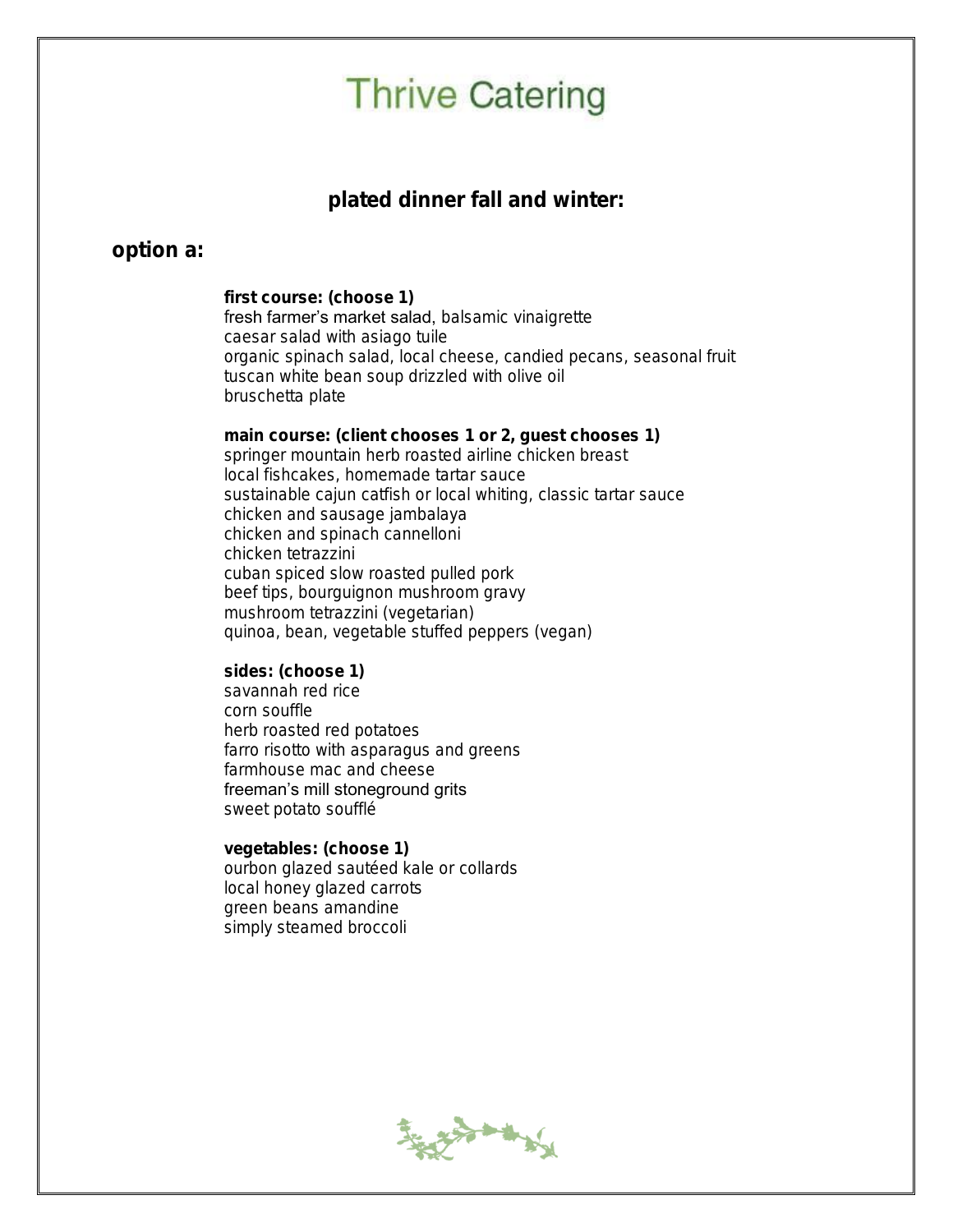### option b:

first course: (choose 1) arugula salad sunshine baby kale salad spiced pumpkin soup red and yellow beet salad local georgia cheese sampler

main course: (client choose 1 or 2, guests choose 1)

wild georgia shrimp and freeman's stoneground grits, creole cream sauce wild salmon cakes, lemon caper sauce local mussels and clams, white wine, saffron risotto brined roast pork loin, peach chutney florentine stuffed springer mountain airline chicken breast braised beef brisket, red wine gravy beef and vegetable skewers, red pepper coulis assorted local pork, chicken, or game sausages, onions, peppers brined roast pork chop, peach chutney pecan crusted catch of the day, herbed remoulade tuscan herb roast turkey breast, orange cranberry relish

sides: (choose 1) farro risotto, grape tomatoes, feta, greens twice baked potatoes herb roasted fingerling potatoes farmhouse mac and cheese with gourmet add-ons: shrimp, lobster, truffle... creamy polenta frali gourmet spinach fettucine lemony quinoa, spinach, poppyseeds whipped potato and turnip

vegetables: (choose 1)

gourmet medley of mushrooms spaghetti squash succotash with local field peas honey glazed acorn squash sautéed kale herb roast seasonal vegetables green beans amandine broccolini

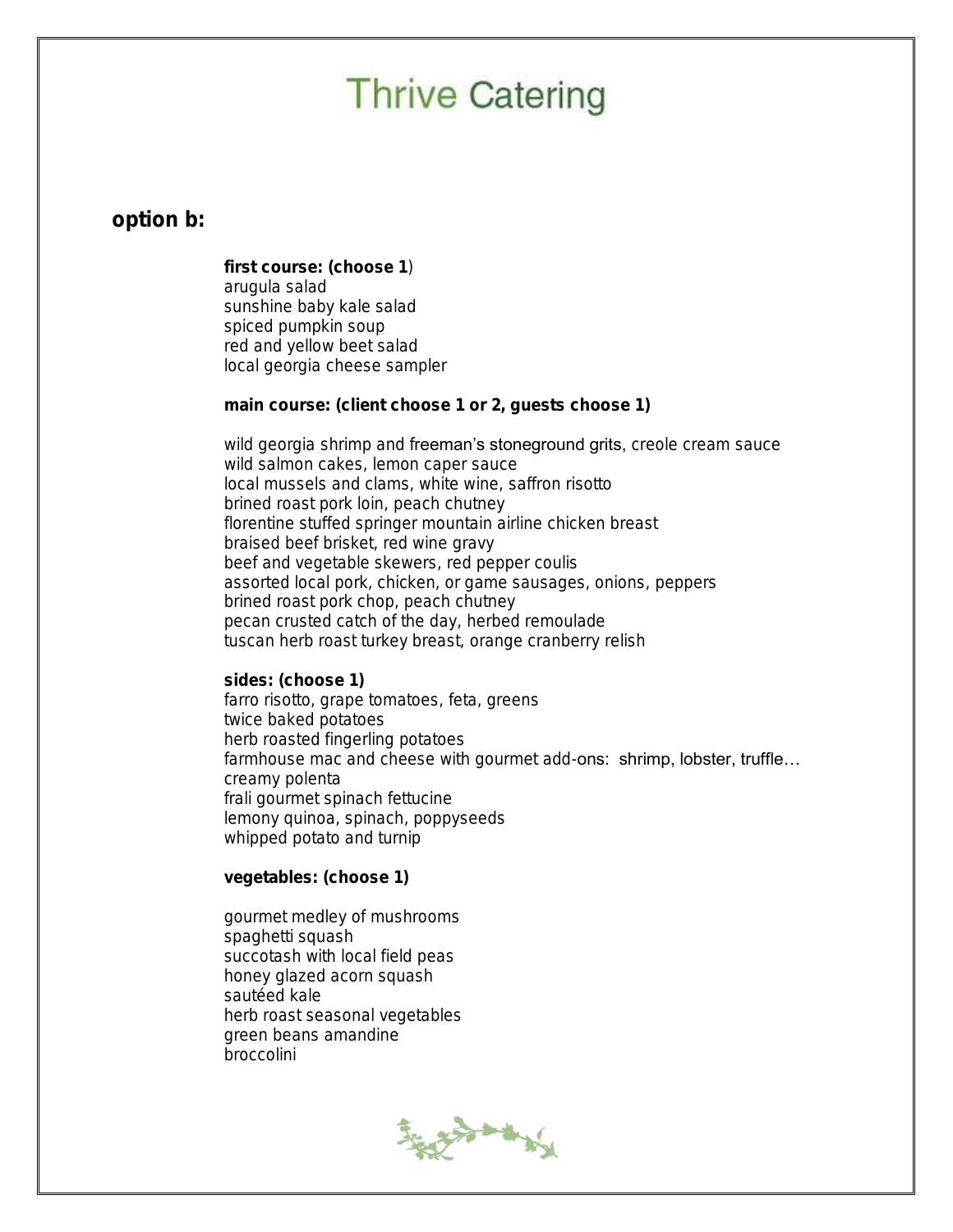#### option c:

first course: (choose 1) seaweed salad baby spinach salad, local cheese, candied pecans, savannah river farms pancetta

local charcuterie plate frali gourmet butternut squash ravioli, brown butter, sage, crumbled ameretti (or ravioli flavor of your choice!)

main course: (client choose 1 or 2, guests choose 1) readie's honey glazed duck breasts, berry wine sauce assortment of local shellfish: shrimp, clam, oyster, crab claw, mussel, white wine, frali's locally made pasta

grilled jumbo wild georgia shrimp kabobs grilled wild salmon, lemon caper sauce crab cakes, chili remoulade boneless beef shortribs, red wine gravy grilled skirt steak roulade, chimichurri

sides: (choose 1) farmhouse cheddar macaroni and cheese with lobster scalloped potatoes savory breadpudding gourmet mushroom risotto or risotto milanese lemony quinoa, spinach, poppyseeds

vegetables: (choose 1) fall succotash with local field peas cracklin cauliflower green and yellow beans roasted acorn squash, local honey bourbon braised sauteed kale or collards roasted fall vegetables rainbow chard